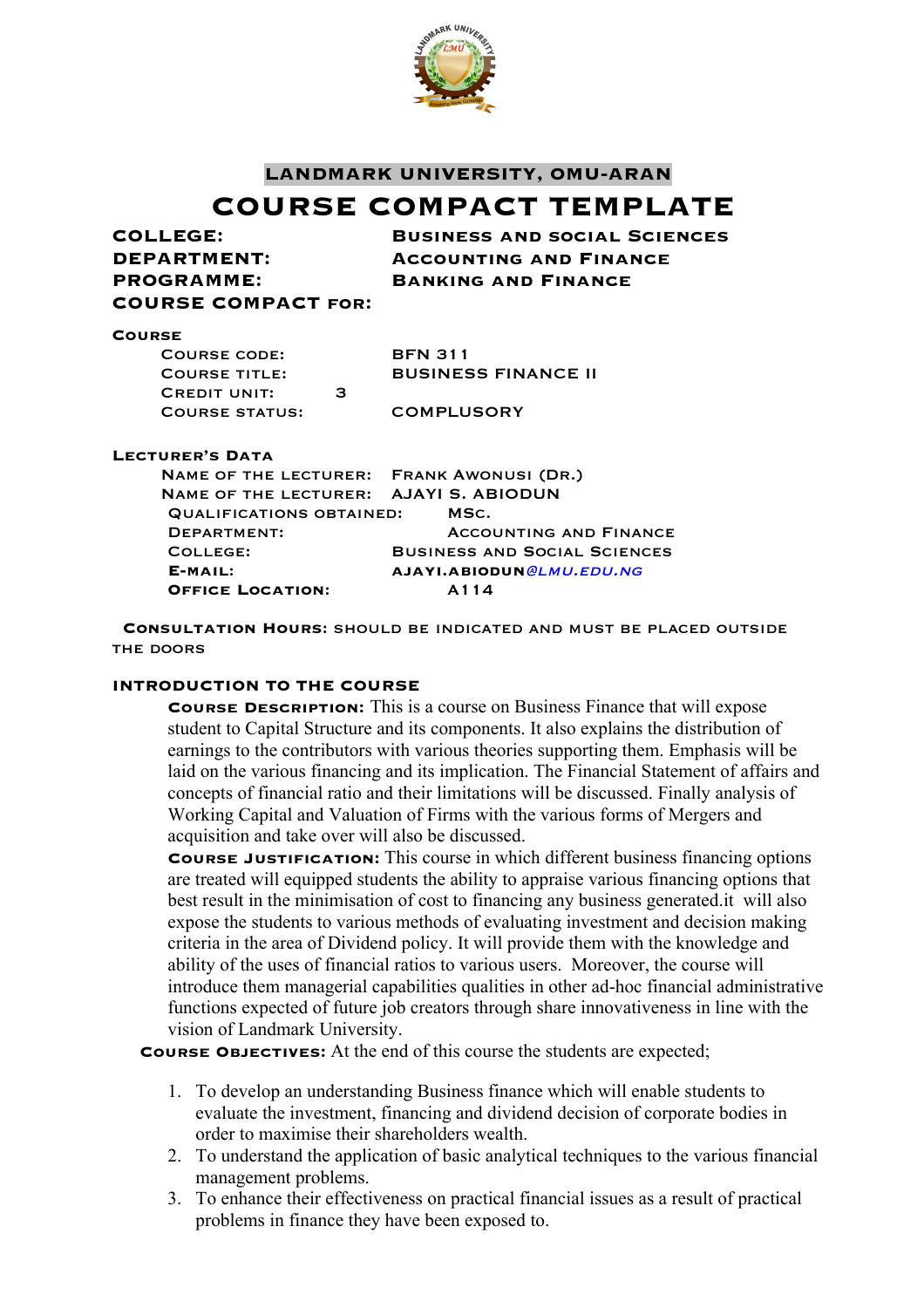4. To master practical methods of evaluating corporate firms and to ascertain their profitability and liquidity ratings.

| <b>COURSE CONTENT:</b> Week $1 \& 2$ - | The concept of Cost of capital,<br>Significance of cost of capital, Determining component of cost of<br>capital, Cost of Different Sources of cost of capital, Weighted<br>average cost of capital, Floatation cost, Cost of capital and<br>Investment Analysis, Measuring cost of capital in practice. |
|----------------------------------------|---------------------------------------------------------------------------------------------------------------------------------------------------------------------------------------------------------------------------------------------------------------------------------------------------------|
| Week 3 & 4                             | Capital Structure and Leverage – Operating leverage, Financial<br>leverage, operating leverage, degree of financial leverage, degree<br>of operating leverage, combine leverage, calculation of<br>indifference point.                                                                                  |
| Week 5 & 6                             | Dividend Policy – Dividend payout ratio, factors affecting<br>dividend decision, forms of dividend payment.                                                                                                                                                                                             |
| Week 7                                 | Dividend Policy - Relevancy theory and Irrelevancy theory;                                                                                                                                                                                                                                              |
| Week 8 & 9                             | Financial Ratio Analysis - Explain the nature and meaning of<br>financial statement, List of different users of financial statement,<br>Description of the various types of financial analysis, Uses of financial<br>ratio,                                                                             |
| Week 10                                | Financial Ratio Analysis - Analyse the classification of financial<br>ratio and Explaining the limitation of financial ratio                                                                                                                                                                            |
| Week 11 & 12                           | Mergers $\&$ Acquisition – Synergy, forms of combination,<br>reasons for merger, factors to be considered for merger, legal<br>requirement, prevention of merger, minimum and maximum<br>sums                                                                                                           |
| Week 13 & 14                           | Revision                                                                                                                                                                                                                                                                                                |

#### **Course Expectations:**

| S/N | <b>GRADING</b>                           | $SCORE(\% )$ |
|-----|------------------------------------------|--------------|
|     | <b>CONTINUOUS ASSESSMENTS</b>            |              |
|     | C.AI                                     | 7%           |
| 1.  | • C.AII (MID-SEMESTER TEST)              | 15%          |
|     | $C.$ AIII                                | 8%           |
| 2.  | <b>ASSIGNMENT</b>                        |              |
| З.  | <b>PRACTICAL (LABORATORY WORK)/ CASE</b> |              |
|     | <b>STUDIES</b>                           |              |
| 4.  | <b>FINAL EXAMINATION</b>                 | 70%          |
| 5.  | <b>TOTAL</b>                             | 100          |

#### **N.B**.

This varies from College to College. So please, find out the grading method in your College

**Course Delivery Strategies:** An interactive lecture delivery method backed up with power point presentation will be adopted. The implication of this is that students will be allowed to make their inputs through observations, questions and comments while the lecturer will also ask questions on the topic taught, to get feedbacks to ensure learning took place. Students will be encouraged and expected to visit the library to source and read relevant recommended textbooks on the topics taught. They are also encouraged to make use of internet facilities availed them by the school authority to get relevant materials online.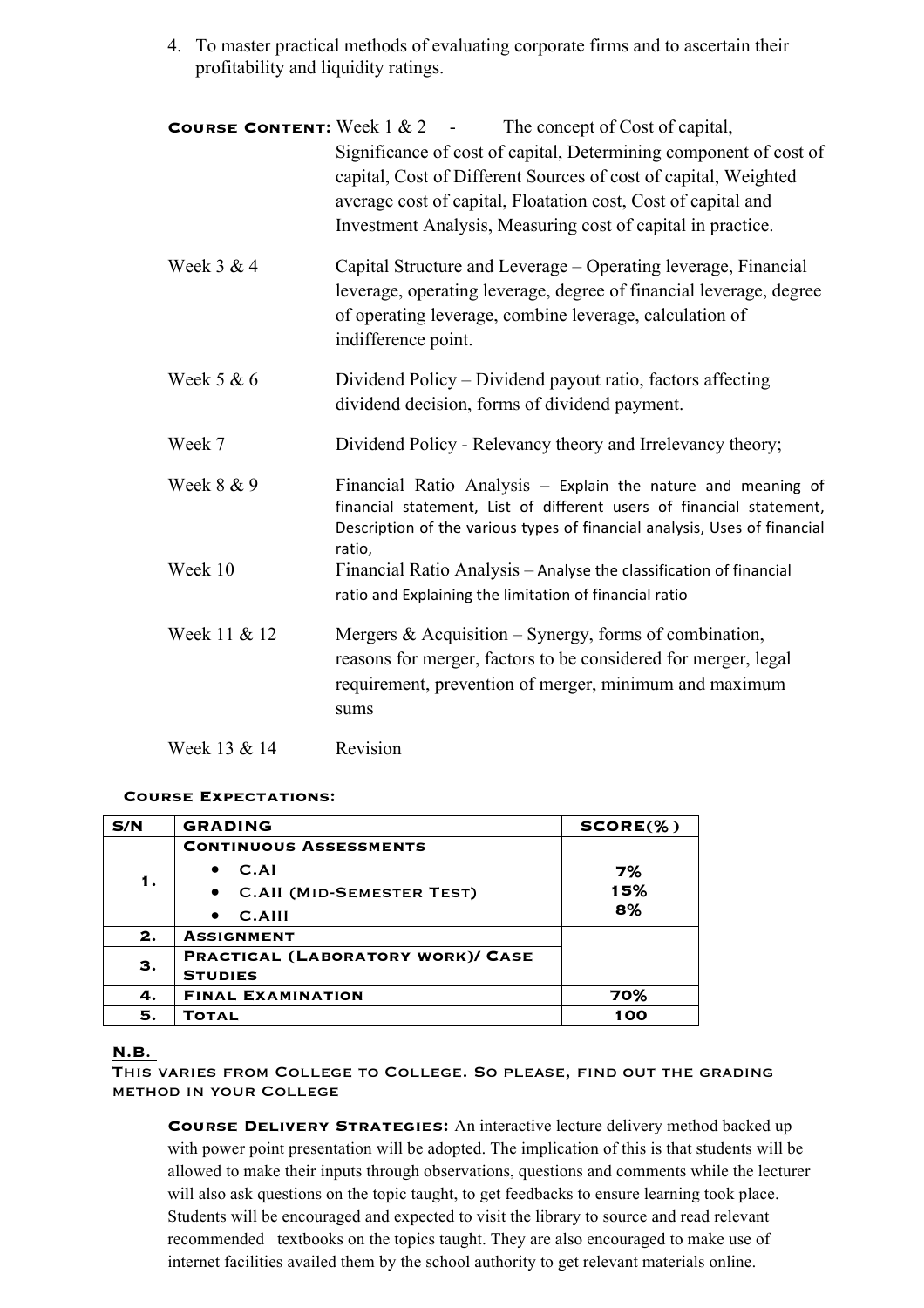# **Course Duration: LECTURE CONTENT**

#### **Module 1**

Ø **Week 1 and 2:** The concept of Cost of capital, Significance of cost of capital, Determining component of cost of capital, Cost of Different Sources of cost of capital, Weighted average cost of capital, Floatation cost, Cost of capital and Investment Analysis, Measuring cost of capital in practice.

#### **Objectives Objectives: By the end of this topic, the students should be able to;**

- 1. Explain the concept of cost of capital.
- 2. Descibe the elements of cost of Capital
- 3. Enumerate the importance of cost of capital
- 4. Explain floatation cost
- 5. Calculate different sources of cost of capital
- 6. Compute weighted average cost of capital
- 7. Estimate the overall cost of capital

## Ø **Description**

#### **First hour:**

Explaining the concept of Cost of capital, Significance of cost of capital, Determining component of cost of capital,

#### **Second hour**

Cost of Different Sources of cost of capital, Weighted average cost of capital,

#### **Third hour,.**

 $\triangleright$  Floatation cost, Cost of capital and Investment Analysis, Measuring cost of capital in practice.

#### **Fouth hour**

 $\triangleright$  Measuring cost of capital in practice.

## Ø **Study Question:**

ABC limited has authorized shares of 50 million of N1 each. 80% of the shares had been issued and each is currently valued at 320k. Dividend amounting to N16 million was recently paid. The estimated growth rate is 18%. What is the cost of equity?

May Nigeria limited is entirely finance by equity capital currently valued at 250k each. The company has authourised share capital of 1.25m N1 ordinary shares. 80% of which had been issued. Required: Calculate the cost of equity capital assuming the latest dividend has just been paid. The financial account of the company in the last seven years is as follows:

| Year | Earnings | Dividend |
|------|----------|----------|
| 1998 | 300,000  | 275,000  |
| 1997 | 280,000  | 255,000  |
| 1996 | 265,000  | 230,000  |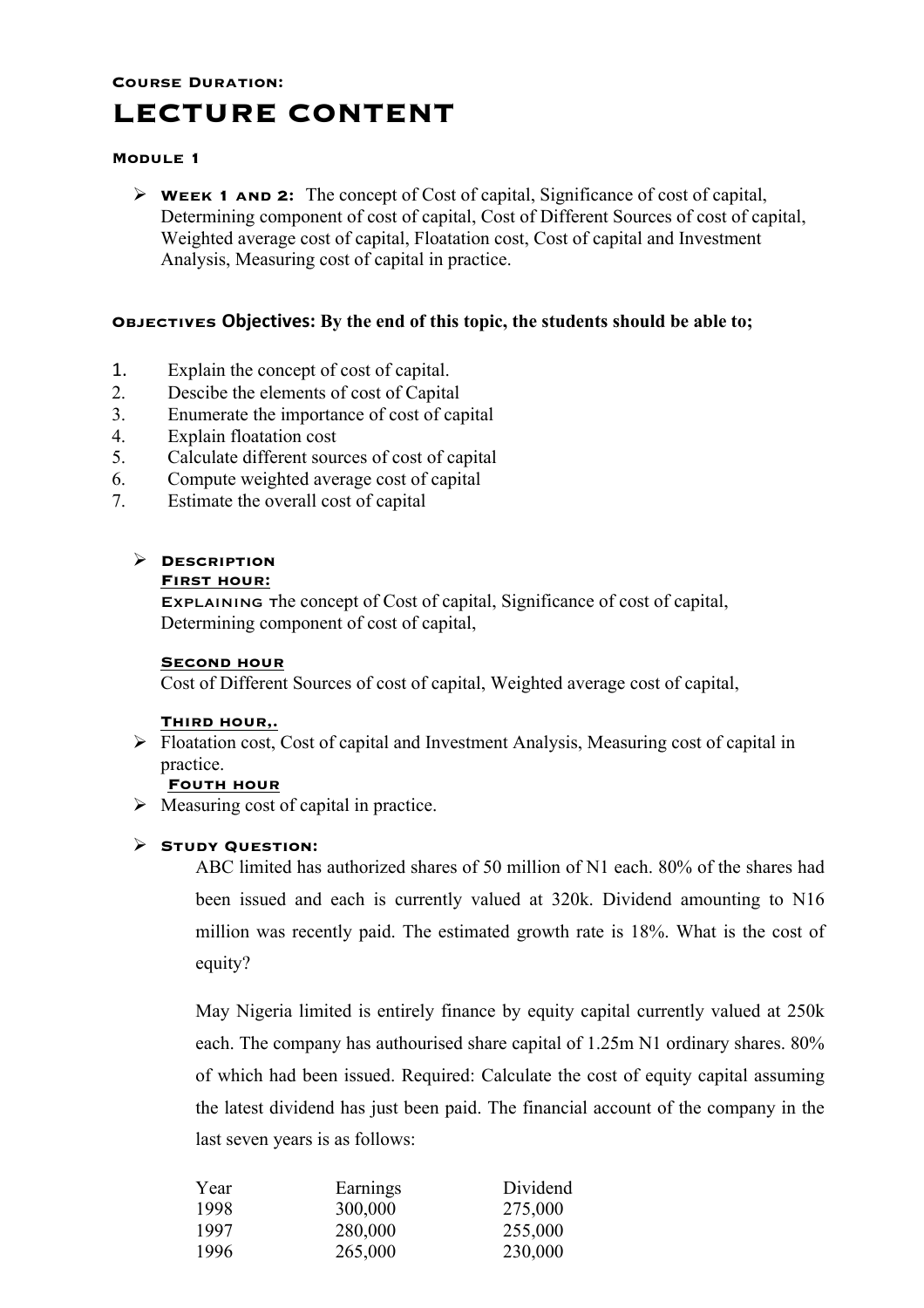| 1995 | 250,000 | 200,000 |
|------|---------|---------|
| 1994 | 220,000 | 195,000 |
| 1993 | 180,000 | 135,000 |
| 1992 | 150,000 | 100,000 |

**Reading List - Akinsulire, Oye** (2002) Financial Management 2nd ed. El-Toda Ventures ltd. Lagos Nigeria

**Brigham, E.F** (1980) Fundamentals of Financial Management, The Dryden Press, Hinsdale Illinois,  $2<sup>nd</sup>$  ed.

**Brirman, H. and Smith S.,** The capital Budgeting Decision, Macmillan.

**Freear, John** (1980) The management of Business Finance, London Pitman Publishing ltd.

**Mclanoy, E.J** (1994), Business Finance for Decision Makers, London Pitman Publishing Ltd,  $2<sup>nd</sup> Ed$ .

**Olowe, R.A** (1998) Financial Management, Concepts, Analysis and Capital Investment 2<sup>nd</sup> Ed. Brierly Jones Nigeria limited

**Pandey, I. M.** (1995) Financial Management 6<sup>th</sup> Ed. Vikas Publishing House PVT. Ltd India

**Van Horne, J.L** Financial Management and Policy

**Winfield, R.G & Curry, S.J** Success in Investment 1<sup>st</sup> edition Richard Clay (The Chaucer press) Ltd, Bungay, London.

#### **Module 2**

**Week 3 Topic :-** Capital Structure **Objectives:-** Explain the meaning of capital structure

Identify underlying assumptions of capital structure.

Explain the theories of capital structure by the two main schools of thought.

Understand the factors that impact on a firm's capital structure decision.

#### **Description**

**FIRST HOUR:** Explain the meaning of capital structure and Identify underlying assumptions of capital structure

**SECOND HOUR:** Explain the theories of capital structure by the two main schools of thought. Understand the factors that impact on a firm's capital structure decision.

#### **Third Hour Study Questions Week 4**

## **Topic:**

Leverage – Operating leverage, Financial leverage, operating leverage, degree of financial leverage, degree of operating leverage, combine leverage, calculation of indifference point

**Objectives:** At the end of this lecturer, students will be able to

- Understand and explain the meaning of leverage
- Diffentiate between financial and operating leverage
- Analyze the effect of leveraged on a firm's earnings per share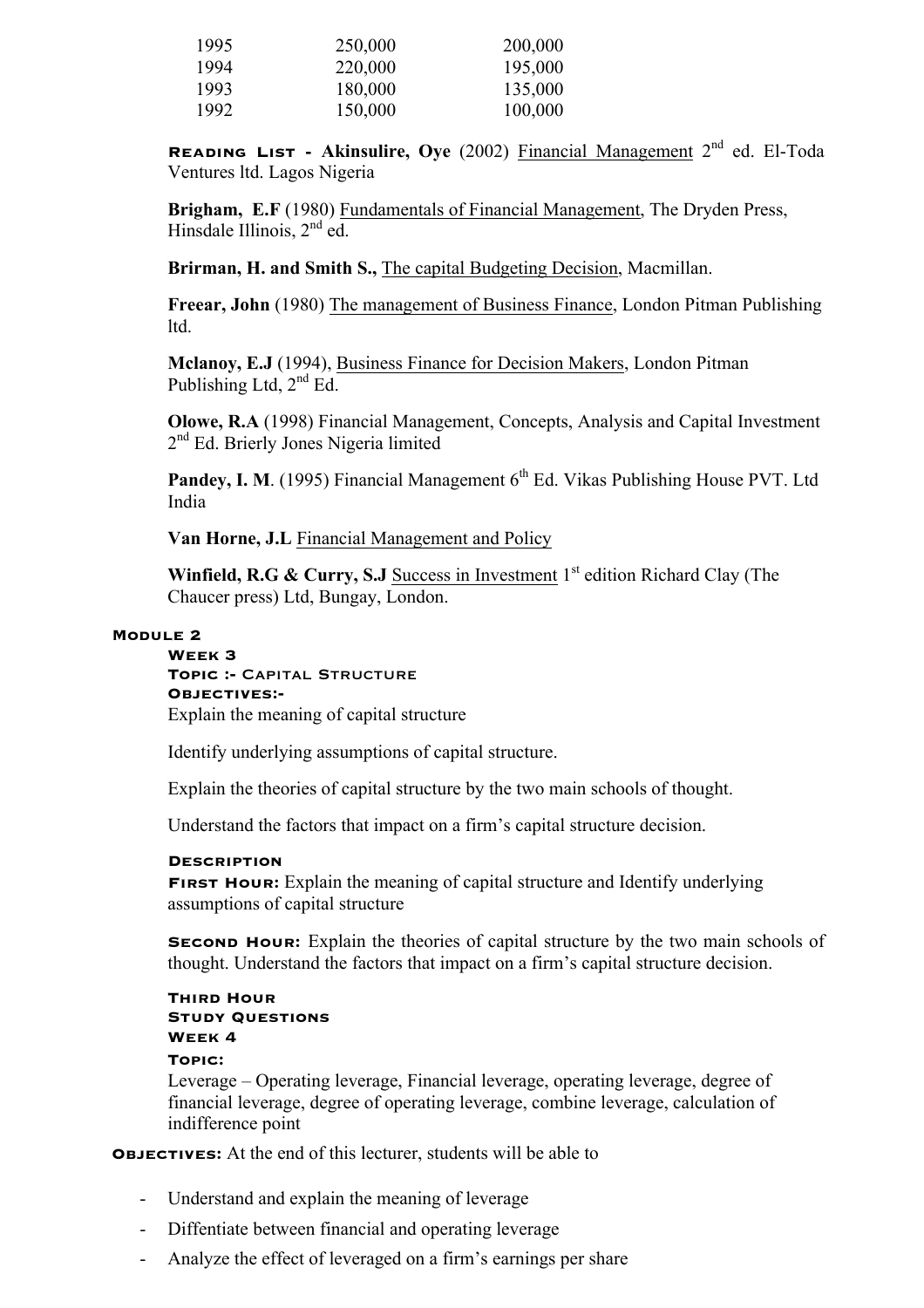- Appreciate the various applications of leverage in analyzing the operations of a firm.
- Calculate the Indifference point or Break-even point

## Ø **Description**

**FIRST HOUR:** Operating leverage, Financial leverage

**SECOND HOUR:** operating leverage, degree of financial leverage, degree of operating leverage

**THIRD HOUR:** combine leverage, calculation of indifference point

## Ø **Study Questions:**

- i) Sotade ltd currently has a sales volume of 50,000 units with a total fixed cost of N300,000. Selling price per unit is N20 while variable cost per unit is N10. Calculate the degree of operating leverage at 50,000 units
- ii) Peace ltd is financed by a 15% N500,000 debentures and 800,000 ordinary shares of N1 each. In respect of its operation for the just concluded financial year, the company made a turnover of N2m on its product Q which sells at N100 per unit and a variable cost of N40 per unit and the total fixed operating cost is N400,000.

## Required

- 1. Calculate the break even points in Units
- 2. Degree of operating leverage
- 3. Degree of financial leverage
- 4. Combined leverage effect.

iii) Calculate the level of EBIT at which the indifference point between the following financing alternative will occur.

- 1. Ordinary shares of N1,000,000 of 15% debenture of N500,000 and ordinary share of N500,000.
- 2. Ordinary shares of N1,000,000 or 13% preference share capital of N500,000 and ordinary share capital of N500,000
- 3. Ordinary share capital of N1,000,000 or ordinary share capital of N500,000, 13% preference share capital of N200,000 and 15% debenture of N300,000
- 4. Ordinary share capital of N600,000 and 15% debenture of N400,000 or ordinary shares capital of N400,000, 13% preference shares capital of N200,000 and 15% debenture of N400,000.
- 5. Ordinary share capital of N800,000 and 13% preference share capital of N200,000 or ordinary share capital of 400,000, 13% preference share capital of N200,000 and 15% debentures of N400,000.

Assume that the corporate tax is 60% and the price of ordinary shares is N10 in each case.

Cookey and Sons Ltd. Is currently an all equity financed firm which has a book value total capital structure of #2million (consisting of 2,000,000 shares of #1:00 each). The company currently made a profit before interest and tax of #500,000 and pays all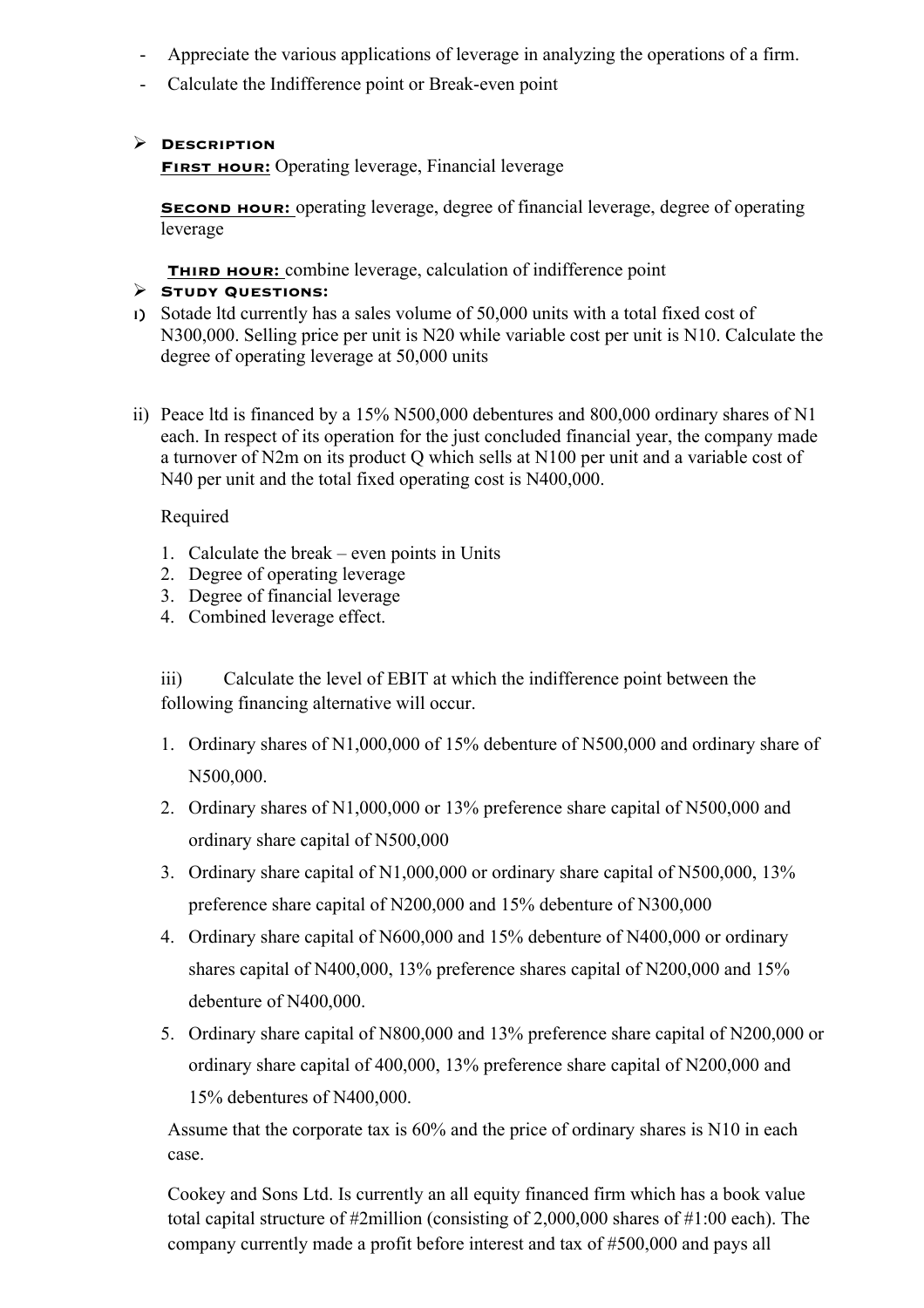earnings as dividend. The company is considering issuing debt in order to retire shares. The cost of debt and cost of equity at various levels of debt are given in the table below:

| Amount of debt | Average Cost of Debt | Cost of Equity |
|----------------|----------------------|----------------|
| #200,000       | 10%                  | 20%            |
| #400,000       | 10%                  | 20.5%          |
| #600,000       | 10.5%                | 21%            |
| #800,000       | 11.0%                | 23%            |
| #1,000,000     | 13%                  | 25%            |
| #1,000,000     | 15%                  | 30%            |

Required:

- (a) What is the optimal capital structure of Cookey and Sons Ltd. How many shares must be retired?
- (b) Sketch the graph of cost of equity, cost of debt and cost of capital. Hence confirm the result in (a)
- 2. An investor is considering a stock. The stock paid #1 as dividends in the last 12 months. It is expected that the long-term growth rate of dividends and earnings will be 7%. The current yield on Treasury bill is 6%. The investor feels that a 4% premium for risk should be added. Calculate the cost of the stock.

## **Reading List:** See the list in previous week **Module 3 Week 5 and 6 Topic:**  Dividend Policy – Meaning of the term Dividend, various forms of dividend, factors affecting dividend decision, forms of dividend payment. **Objectives:** Define the term dividend

Identify forms of dividend Enumerate factors affecting dividend decision Explain dividend Theories: Relevancy Vs Irrelevancy theories

## Ø **Description**

**First hour:** Meaning of the term Dividend, various forms of dividend **SECOND HOUR:** factors affecting dividend decision **THIRD HOUR:** forms of dividend payment

#### **Study Questions:**

The following represent the capital structure of Jackson plc:

**N'000**

| Ordinary share capital (1,000,000 shares at N2.00 per share, nominal | 2,000 |
|----------------------------------------------------------------------|-------|
|----------------------------------------------------------------------|-------|

Capital reserves 1,500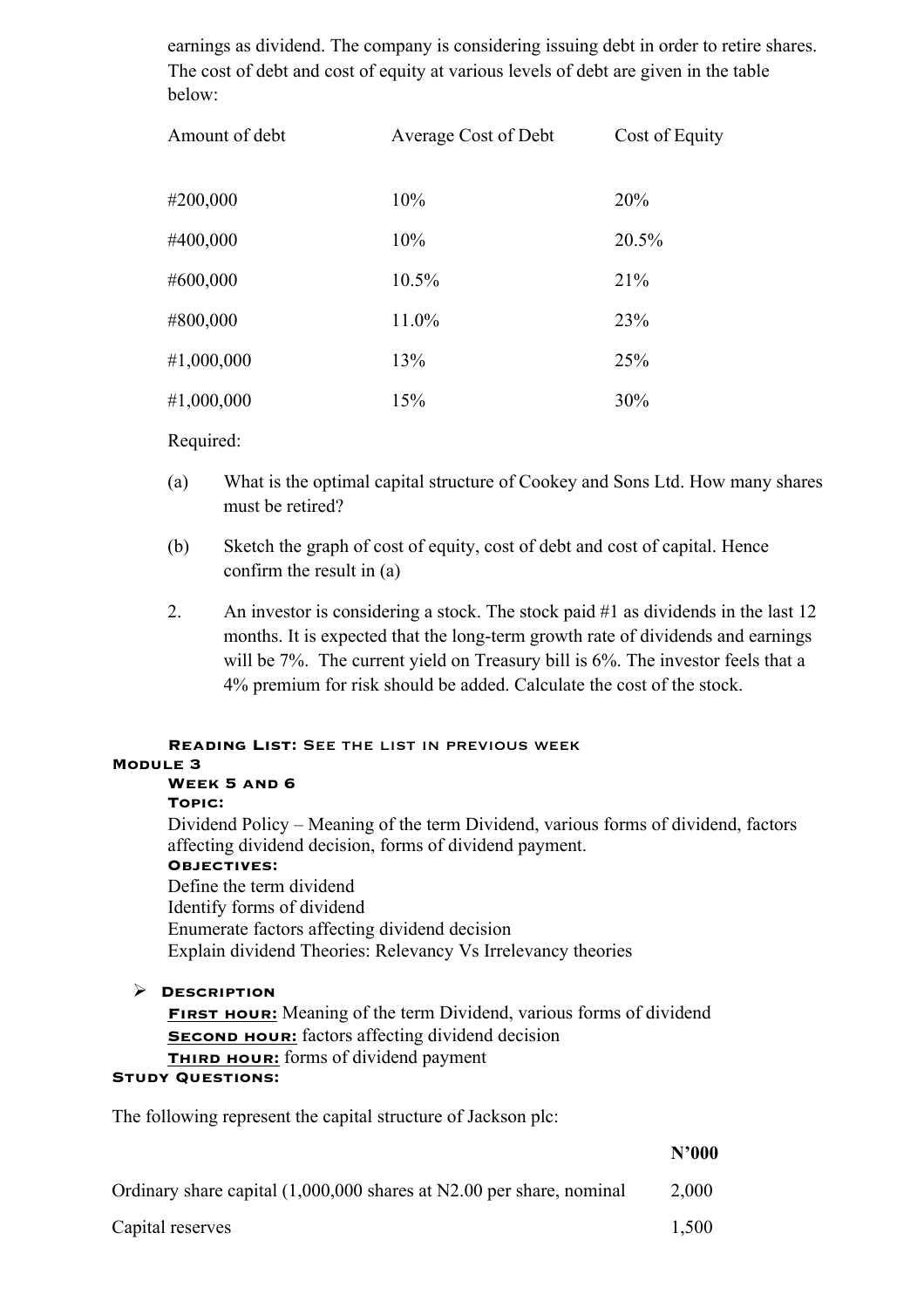#### **10,000**

The current market price per share of Jackson plc is N5.00 and the current profit after tax is N15 million. Supposing Jackson plc pays 20% stock dividend, how will it affect the:

- a. Capital structure of the company?
- b. Earnings per share?
- c. Total earnings of shareholders?
- d. Market price per share?
- e. Total value of shareholders' holding?

Ø

#### **Module 3**

**Week 7**

**Topic:** Dividend Policy - Relevancy theory and Irrelevancy theory

#### . **Objectives:**

Ø **Description**

**FIRST HOUR:** Dividend Policy - Relevancy theory **SECOND HOUR:** Dividend Policy - Irrelevancy theory

## Ø **Study Questions:**

1 XYZ ltd expects to achieve earnings next year of N2.4m and these will continue in perpetuity without any growth at all, unless a proportion of earnings are retained. In other words, paying 100% of earnings as dividend would restrict the coy to a nil –growth future. If the coy retains 1/3 of its earnings, an annual growth rate in earning and dividend of 9% p.a in perpetuity could be achieved. Alternatively if the coy were to retain 2/3 of its earnings an annual growth rate of 12% p.a in perpetuity could be achieved. The return currently required by XYZ ltd. Shareholders is 16%. If retention were 2/3 of earnings, the return required would be 24%. Required

What is the optimum retention policy for XYZ ltd?

- 2 ABC is considering two options for dividend payment under the current year. Total earnings has been given as N3.6m. The options are as follows:
	- a. To retain 40% in which case the growth rate will be 20% at a cost of equity capital i.e Ke at 25%.
	- b. To retain 25% in which case the the growth rate will be 12% at the same cost of equity capital of 25%.

Required

Which policy will you recommend?

## **Module 4**

## **Week 8 and 9**

**Topic:** Financial Ratio Analysis – Explain the nature and meaning of financial statement,List of different users of financial statement, Description of the various types of financial analysis, Uses of financial ratio, Analyse the classification of financial ratio and Explain the limitation of financial ratio

#### **OBJECTIVES:** At the end of the lecture the student is expected to:

Explain the nature and meaning of financial statement List of different users of financial statement Description of the various types of financial analysis Uses of financial ratio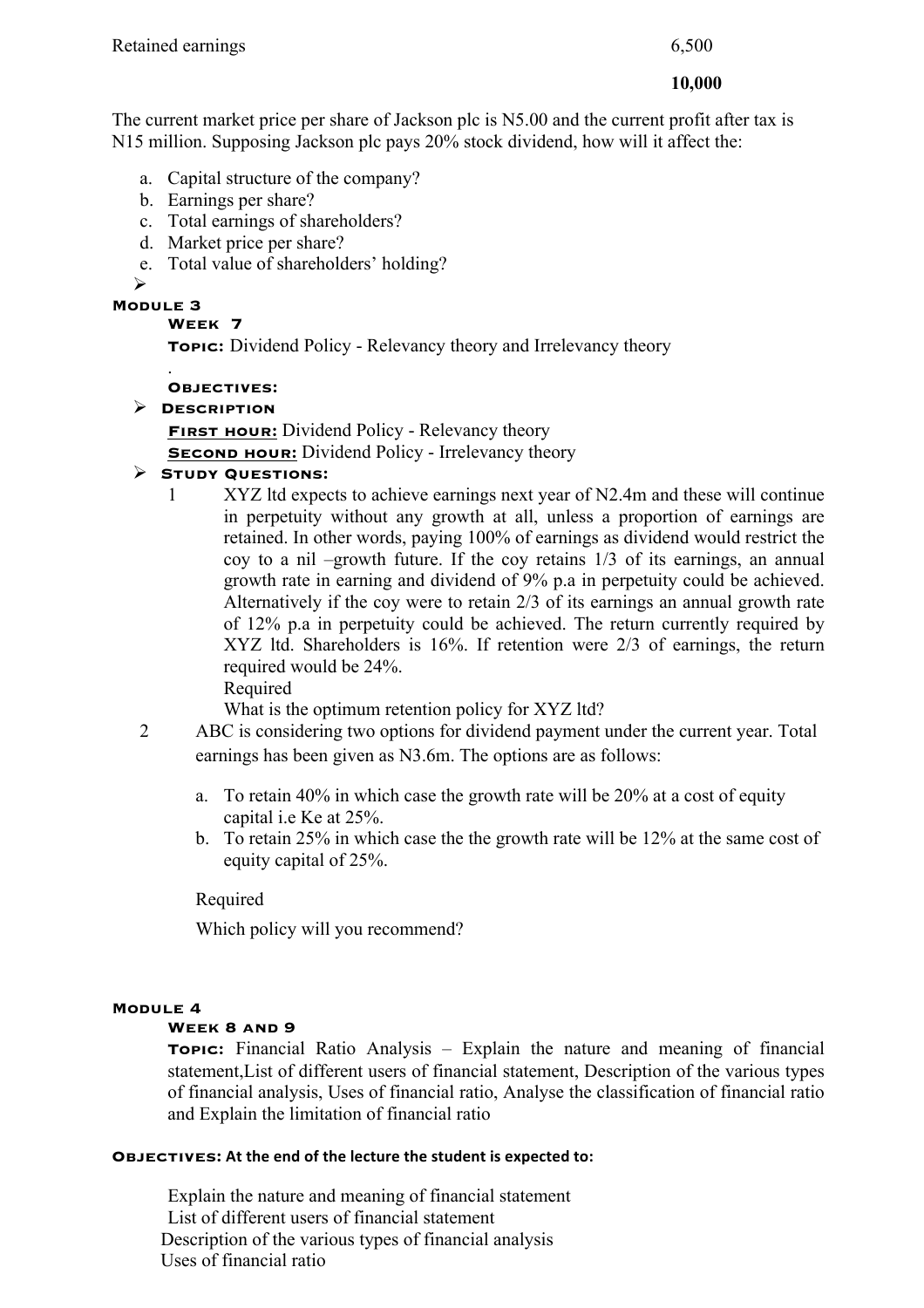#### Ø **Description**

**FIRST HOUR:** Financial Ratio Analysis – Explain the nature and meaning of financial statement, List of different users of financial statement,

**SECOND HOUR:**, Description of the various types of financial analysis, Uses of financial ratio,

**Third hour:**

#### Ø **Study Questions:**

This exercise is anticipatory and should be attempted after students have been put through final accounts.

The summarised balance sheet and operating results of Wellington limited for the two years ended  $30<sup>th</sup>$  September 19X1 were as follows:

| <u>Balance Sheet as at 30" September 19X1</u> |                |                |
|-----------------------------------------------|----------------|----------------|
|                                               | 19X1           | 19X2           |
|                                               | N'000          | N'000          |
| Fixed Asset (Net)                             | 16,222         | 6,941          |
| <b>Current Assets</b><br><b>Stock</b>         | 62,294         | 52,196         |
| Debtors                                       | 54,859         | 50,052         |
| <b>Bank</b>                                   | 7,234          | <u>14,565</u>  |
|                                               | <u>124,387</u> | <u>116,813</u> |
| <b>Current Liabilities</b><br>Creditors       | 47,055         | 42,885         |
| Taxation                                      | 4,154          | 3,219          |
| Dividend                                      | 2,500          | 2,250          |
|                                               | 53,709         | 48,354         |
| Net Current Asset                             | 70,678         | 68,459         |
|                                               |                |                |
| $10\%$ Debenture $19X1 - 4$                   | 25,000         | 25,000         |
| Net Assets                                    | 61,900         | 50,400         |
|                                               |                |                |
| Financed By                                   |                |                |
| Ordinary Shares of N1 each                    | 12,500         | 12,500         |
| <b>Revenue Reserve</b>                        | 35,874         | 29,787         |
| <b>Deferred Taxation</b>                      | <u>13,526</u>  | <u>8,113</u>   |
|                                               | 61,900         | <u>50,400</u>  |

# $B_1 = S_1$  **September 1931**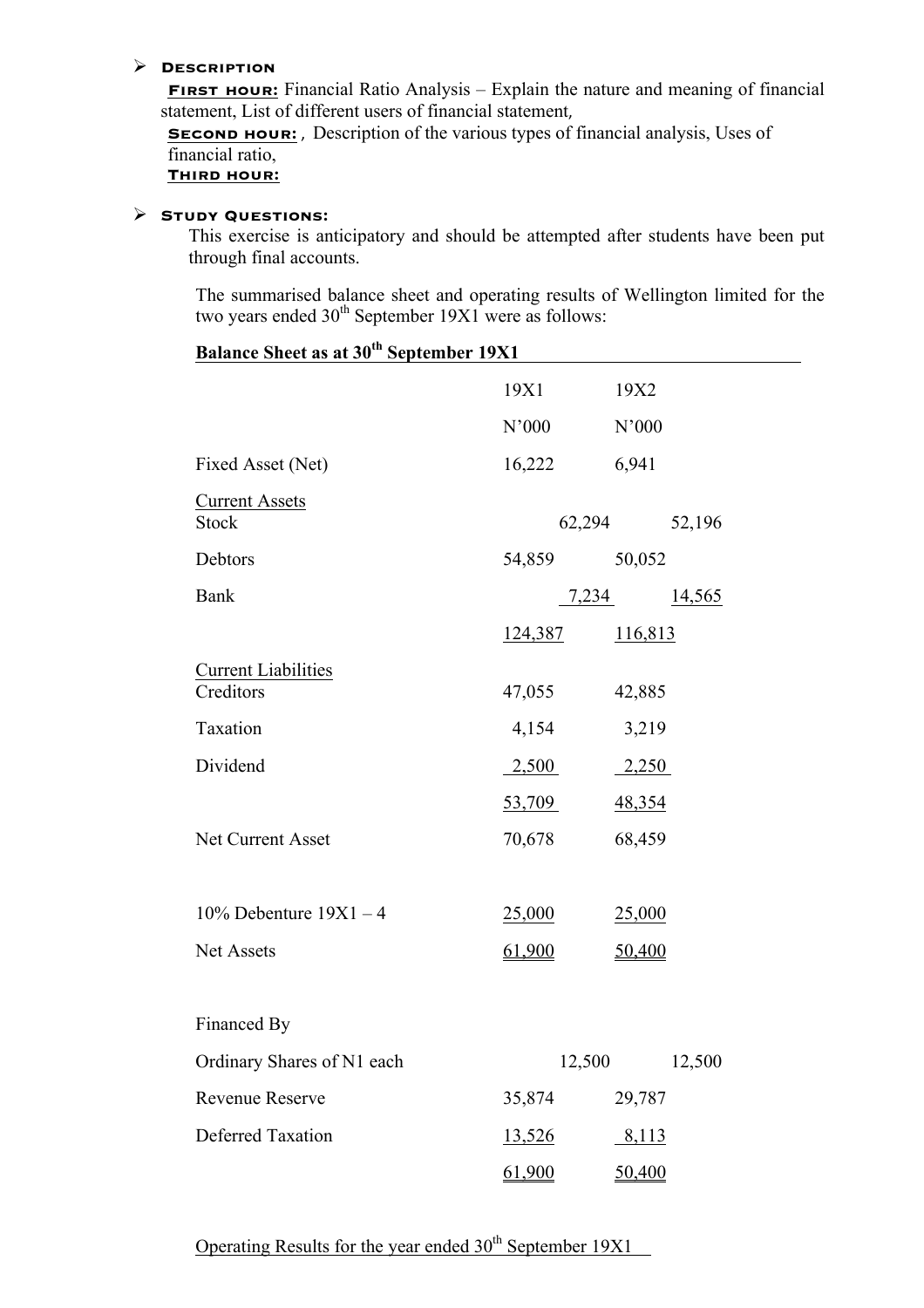|                                     | 19X1   | 19X2    |         |
|-------------------------------------|--------|---------|---------|
|                                     | N'000  | N'000   |         |
| <b>Sales</b>                        |        | 672,944 | 559,071 |
| Profit before interest and taxation | 23,412 | 20,882  |         |
| <b>Interest Payable</b>             | 2,500  |         | 2,500   |
| Taxation                            | 10,506 |         | 8,747   |
| Dividend                            | 3,750  |         | 3,500   |

The shares of the company were quoted at N1.20 at  $30<sup>th</sup>$  September, 19X1.

You are required to;

a). Calculate from the balance sheet and operating result:-

i). Two ratios of interest to creditors

ii). Two ratios of interest to management

iii). Two ratios of interest to shareholders

Comment briefly upon the changes between 19X0 and 19X1.

Source: Igben, R.O : Financial Accounting Made Simple, ROI publishers, 1999.

#### **Module 5**

#### **Week 10**

**Topic:** Financial Ratio Analysis – Analyse the classification of financial ratio and Explain the limitation of financial ratio

#### **Objectives:**

Analyse the classification of financial ratio Explain the limitation of financial ratio

#### Ø **Description**

**FIRST HOUR:** Analyse the classification of financial ratio

**SECOND HOUR:** Explain the limitation of financial ratio

#### Ø **Study Questions:**

This exercise is anticipatory and should be attempted after students have been put through final accounts.

The summarised balance sheet and operating results of Wellington limited for the two years ended  $30<sup>th</sup>$  September 19X1 were as follows:

## **Balance Sheet as at 30th September 19X1**

|                                       | 19X1    | 19X2    |
|---------------------------------------|---------|---------|
|                                       | N'000   | N'000   |
| Fixed Asset (Net)                     | 16,222  | 6,941   |
| <b>Current Assets</b><br><b>Stock</b> | 62,294  | 52,196  |
| Debtors                               | 54,859  | 50,052  |
| Bank                                  | 7,234   | 14,565  |
|                                       | 124,387 | 116,813 |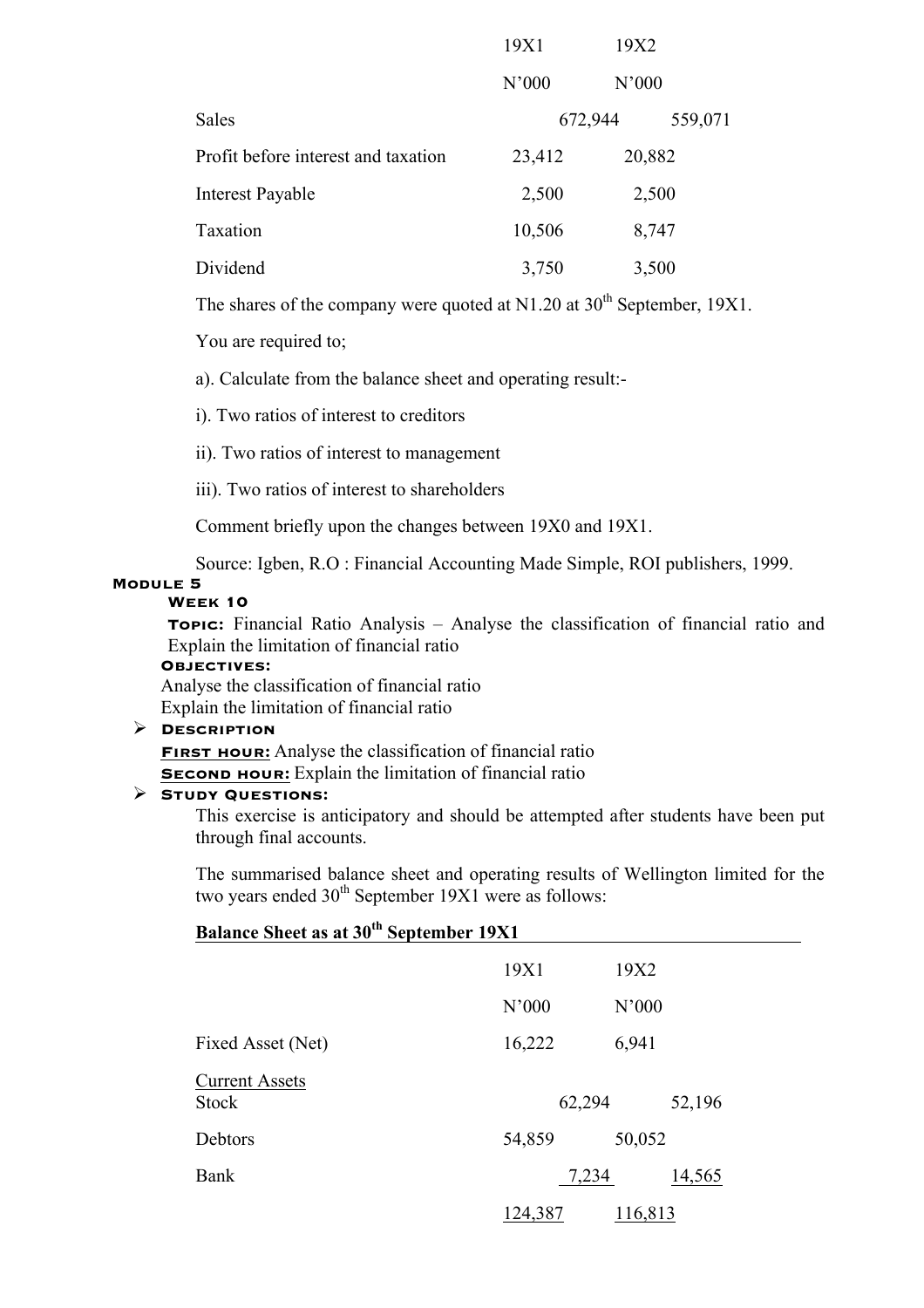| <b>Current Liabilities</b>  |               |               |
|-----------------------------|---------------|---------------|
| Creditors                   | 47,055        | 42,885        |
| Taxation                    | 4,154         | 3,219         |
| Dividend                    | 2,500         | 2,250         |
|                             | 53,709        | <u>48,354</u> |
| <b>Net Current Asset</b>    | 70,678        | 68,459        |
|                             |               |               |
| $10\%$ Debenture $19X1 - 4$ | 25,000        | 25,000        |
| <b>Net Assets</b>           | 61,900        | 50,400        |
| Financed By                 |               |               |
| Ordinary Shares of N1 each  | 12,500        | 12,500        |
| <b>Revenue Reserve</b>      | 35,874        | 29,787        |
| <b>Deferred Taxation</b>    | <u>13,526</u> | 8,113         |
|                             | 61,900        | 50,400        |

## Operating Results for the year ended  $30<sup>th</sup>$  September 19X1

|                                     | 19X1    | 19X2    |  |
|-------------------------------------|---------|---------|--|
|                                     | N'000   | N'000   |  |
| Sales                               | 672,944 | 559,071 |  |
| Profit before interest and taxation | 23,412  | 20,882  |  |
| <b>Interest Payable</b>             | 2,500   | 2,500   |  |
| Taxation                            | 10,506  | 8,747   |  |
| Dividend                            | 3,750   | 3,500   |  |

The share of the company were quoted at  $N1.20$  at  $30<sup>th</sup>$  September, 19X1.

You are required to;

a). Calculate from the balance sheet and operating result:-

i). Two ratios of interest to creditors

ii). Two ratios of interest to management

iii). Two ratios of interest to shareholders

Comment briefly upon the changes between 19X0 and 19X1.

Source: Igben, R.O : Financial Accounting Made Simple, ROI publishers, 1999.

#### **Module 6**

#### **Week 11 and 12 Topic:**

Mergers  $\&$  Acquisition – Synergy, forms of combination, reasons for merger, factors to be considered for merger, legal requirement, prevention of merger, minimum and